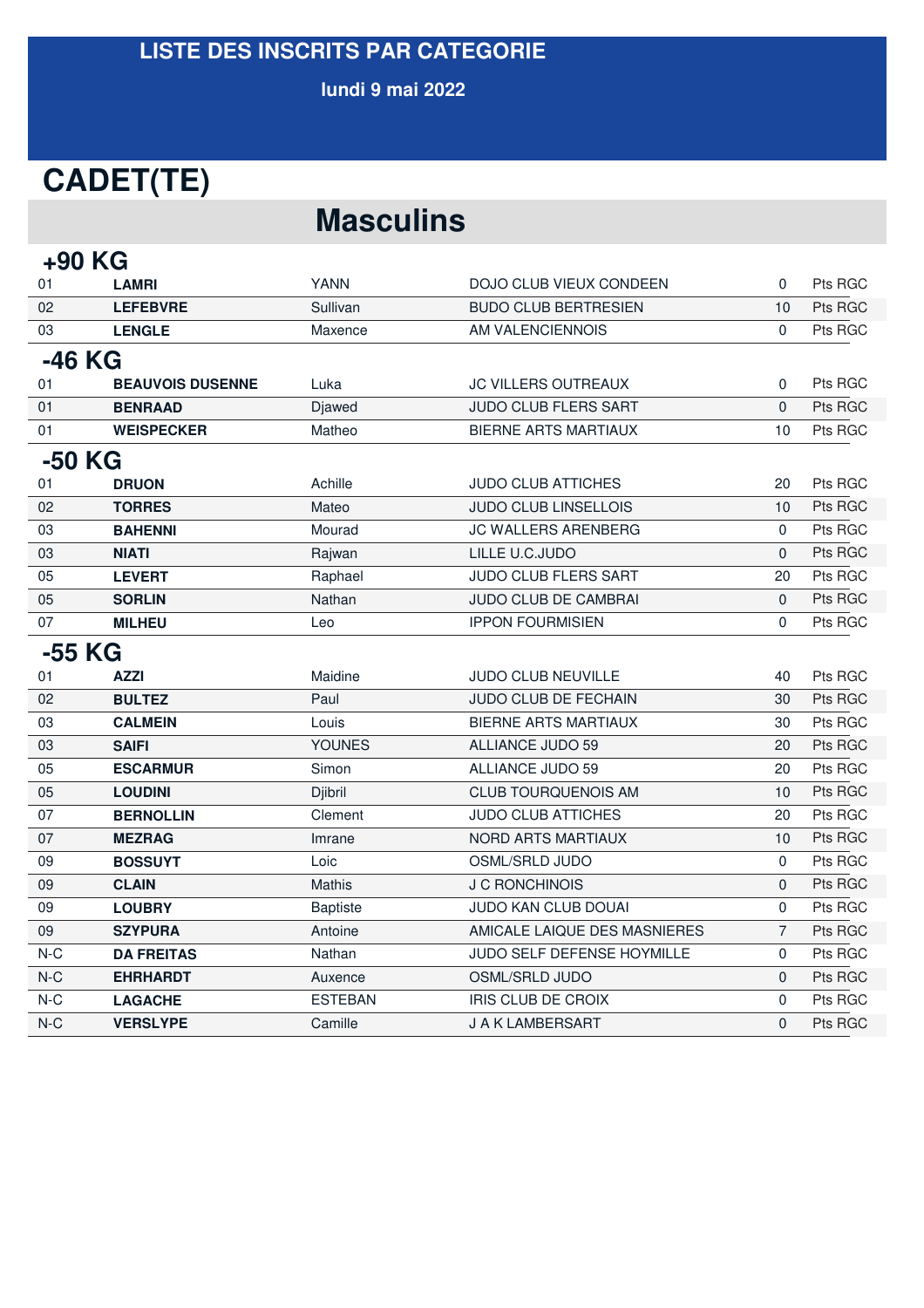# **CADET(TE)**

| -60 KG |                      |                 |                                 |             |         |
|--------|----------------------|-----------------|---------------------------------|-------------|---------|
| 01     | <b>MOISSON</b>       | Mael            | <b>JUDO CLUB ATTICHES</b>       | 40          | Pts RGC |
| 02     | <b>MARTIN</b>        | Thomas          | <b>JUDO CLUB ATTICHES</b>       | 27          | Pts RGC |
| 03     | <b>GRANATA</b>       | Tino            | <b>ALLIANCE JUDO 59</b>         | 10          | Pts RGC |
| 03     | <b>KONDRATSKYI</b>   | Oleksii         | <b>JC SAINGHIN EN MELANTOIS</b> | 20          | Pts RGC |
| 05     | <b>BOUR</b>          | François        | JUDO KAN CLUB DOUAI             | 10          | Pts RGC |
| 05     | <b>GILOT</b>         | Kevin           | <b>DOJO CLUB LEWARDOIS</b>      | 10          | Pts RGC |
| 07     | <b>DA SILVA</b>      | Hugo            | JUDO CLUB LINSELLOIS            | 17          | Pts RGC |
| 07     | <b>VAQUIN</b>        | Benjamin        | <b>JUDO CLUB LANDRECIES</b>     | $\Omega$    | Pts RGC |
| 09     | <b>FOLENS</b>        | Noa             | JUDO CLUB DE BOIS GRENIER       | $\Omega$    | Pts RGC |
| 09     | <b>GAUTIER</b>       | Yoann           | JUDO CLUB DE PONT A MARCQ       | $\Omega$    | Pts RGC |
| 09     | <b>JANSSENS</b>      | Ethan           | A.J.LOISIRS STEENVOORDE         | $\Omega$    | Pts RGC |
| 09     | <b>VANDEMOORTELE</b> | <b>Baptiste</b> | <b>BIERNE ARTS MARTIAUX</b>     | $\Omega$    | Pts RGC |
| $N-C$  | <b>LIENARD</b>       | Simon           | AM VALENCIENNOIS                | $\Omega$    | Pts RGC |
| $N-C$  | <b>REGOLLE</b>       | Raphael         | JC LA MADELEINE                 | $\Omega$    | Pts RGC |
| -66 KG |                      |                 |                                 |             |         |
| 01     | <b>DERYCKE</b>       | <b>Baptiste</b> | UNION SPORTIVE BONDUOISE        | 40          | Pts RGC |
| 02     | <b>D ALESSANDRO</b>  | Fausto          | <b>JUDO CLUB VERLINGHEM</b>     | 20          | Pts RGC |
| 03     | <b>PRUVOST</b>       | Martin          | <b>ARTS MARTIAUX LOONOIS</b>    | 30          | Pts RGC |
| 03     | <b>VERMEIRSH</b>     | Edgar           | JUDO CLUB DE PONT A MARCQ       | 30          | Pts RGC |
| 05     | <b>DE FREITAS</b>    | Valentin        | JUDO CLUB LINSELLOIS            | 20          | Pts RGC |
| 05     | <b>JOSSELIN</b>      | Edgar           | <b>JC COUDEKERQUOIS</b>         | 20          | Pts RGC |
| 07     | <b>BRANCHU</b>       | Romain          | JC SAINGHIN EN MELANTOIS        | $\Omega$    | Pts RGC |
| 07     | <b>LEGRAND</b>       | Killian         | <b>JC VILLERS OUTREAUX</b>      | 10          | Pts RGC |
| 09     | <b>BOUFESSIL</b>     | Faycal          | <b>ALLIANCE JUDO 59</b>         | $\Omega$    | Pts RGC |
| 09     | <b>DEMATTEIS</b>     | Lorenzo         | CLUB GYM.HAUBOURDIN SECT JUDO   | 0           | Pts RGC |
| 09     | <b>POUMAERE</b>      | Mathieu         | IRIS CLUB DE CROIX              | 10          | Pts RGC |
| 09     | <b>REMY</b>          | Joryann         | DOJO CLUB VIEUX CONDEEN         | $\Omega$    | Pts RGC |
| 13     | <b>DEFECHEUREUX</b>  | Hugo            | <b>BIERNE ARTS MARTIAUX</b>     | 0           | Pts RGC |
| 13     | <b>ROUSE</b>         | Eugene          | FLANDRES JUDO HAZEBROUCK        | 0           | Pts RGC |
| 13     | <b>VERCOUTRE</b>     | Flavio          | <b>JC WATTRELOSIEN</b>          | 0           | Pts RGC |
| $N-C$  | <b>ALGLAVE</b>       | Antonin         | JUDO CLUB AS ANZIN              | 0           | Pts RGC |
| $N-C$  | <b>BRANCHART</b>     | Gauthier        | JUDO CLUB DE CAMBRAI            | 0           | Pts RGC |
| $N-C$  | <b>FABRE</b>         | <b>Baptiste</b> | JC LA MADELEINE                 | 0           | Pts RGC |
| $N-C$  | <b>GABET</b>         | Lucas           | JUDO JUJITSU D ESCAUDOEUVRES    | 10          | Pts RGC |
| $N-C$  | <b>NOLLET</b>        | Axel            | JC HALLENNES HAUBOURDIN         | 0           | Pts RGC |
| $N-C$  | <b>PETIT</b>         | Romain          | <b>SMPS DUNKERQUE</b>           | 0           | Pts RGC |
| $N-C$  | <b>PIRES</b>         | Alan            | JUDO CLUB DE BOIS GRENIER       | 0           | Pts RGC |
| $N-C$  | <b>SOLINI</b>        | Lorenzo         | DOJO CLUB VIEUX CONDEEN         | $\mathbf 0$ | Pts RGC |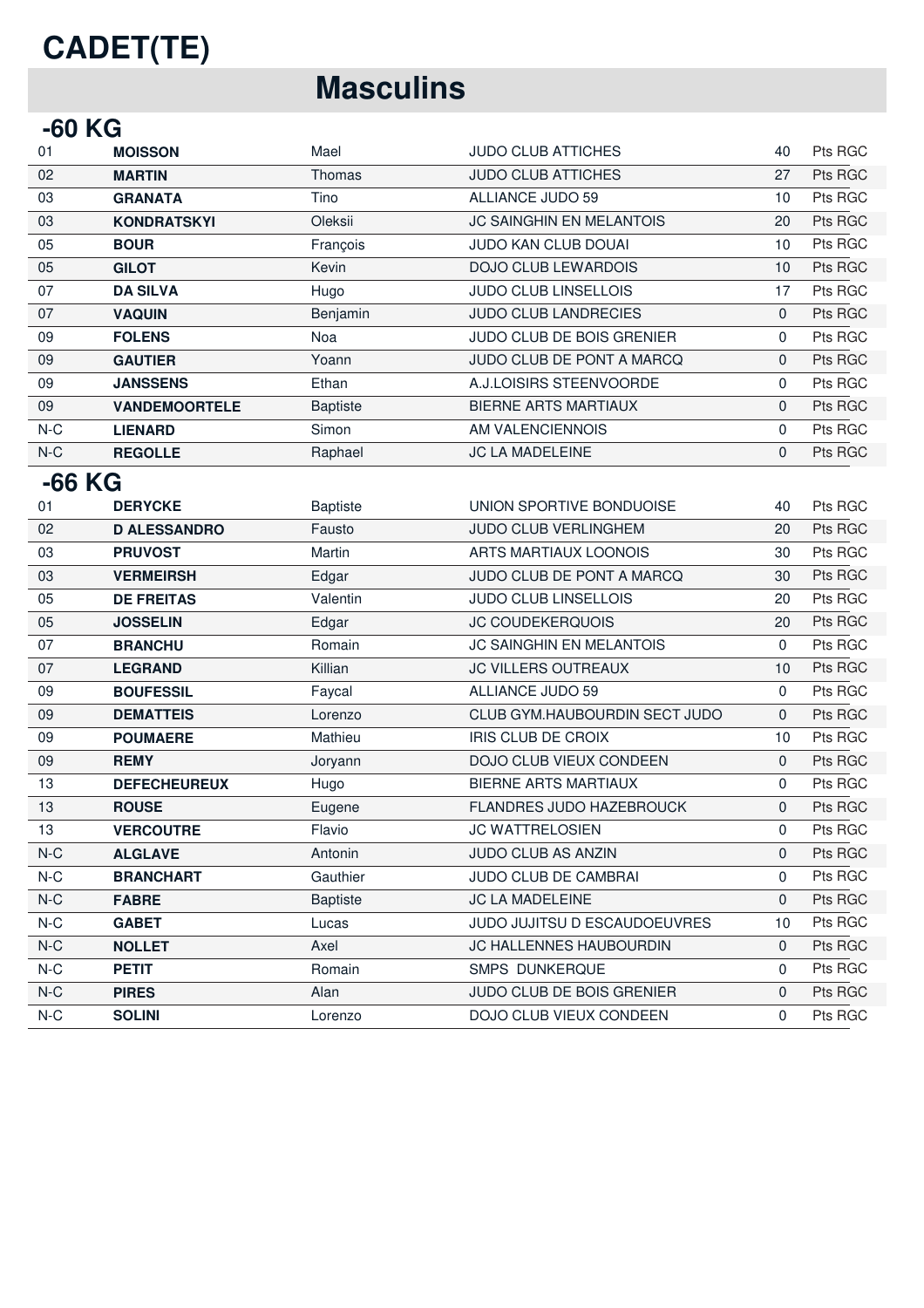# **CADET(TE)**

## **Masculins**

| -73 KG |                     |                 |                                 |              |         |  |
|--------|---------------------|-----------------|---------------------------------|--------------|---------|--|
| 01     | <b>DEVOS</b>        | Antoine         | JUDO SAINT POL SUR MER          | 30           | Pts RGC |  |
| 02     | <b>GUIOT</b>        | Alexandre       | JUDO CLUB DE GOMMEGNIES         | 30           | Pts RGC |  |
| 03     | <b>CONTANT</b>      | Mathis          | JUDO CLUB LE QUESNOY            | 10           | Pts RGC |  |
| 03     | <b>MENARD</b>       | Mael            | ALLIANCE JUDO 59                | 10           | Pts RGC |  |
| 05     | <b>WATTELLE</b>     | Maxence         | <b>JC VILLERS OUTREAUX</b>      | 17           | Pts RGC |  |
| 05     | <b>WILLOCQ</b>      | Thiefaine       | J.C. DE COLLERET                | $\mathbf{0}$ | Pts RGC |  |
| 07     | <b>CAUVEZ</b>       | Maxans          | <b>JUDO CLUB ATTICHES</b>       | 10           | Pts RGC |  |
| 07     | <b>DELAPIERRE</b>   | Hugo            | AMICALE LAIQUE DES MASNIERES    | 17           | Pts RGC |  |
| 09     | <b>DESWATTINES</b>  | Anthony         | JUDO CLUB DE SAULTAIN           | 10           | Pts RGC |  |
| 09     | <b>HELLEBERG</b>    | Alexandre       | J.C. DE L OSTREVENT             | $\mathbf{0}$ | Pts RGC |  |
| 09     | <b>NGUYEN</b>       | Paul            | <b>JC WATTRELOSIEN</b>          | 10           | Pts RGC |  |
| 09     | <b>PECOURT</b>      | Oscar           | <b>JUDO CLUB ATTICHES</b>       | $\mathbf{0}$ | Pts RGC |  |
| 13     | <b>CARY</b>         | Clement         | OSML/SRLD JUDO                  | 0            | Pts RGC |  |
| $N-C$  | <b>BENAZIZA</b>     | Fares           | LILLE U.C.JUDO                  | $\mathbf{0}$ | Pts RGC |  |
| $N-C$  | <b>GNANSOUNNOU</b>  | Jude            | <b>US A.CHEMINOTS</b>           | 0            | Pts RGC |  |
| N-C    | <b>HELLEBUYCK</b>   | Gatien          | J.C. RAILLENCOURT STE OLLE      | $\mathbf{0}$ | Pts RGC |  |
| $N-C$  | <b>HENNINOT</b>     | Gwenhael        | <b>IPPON FOURMISIEN</b>         | 0            | Pts RGC |  |
| N-C    | <b>LE CAP</b>       | Tao             | J A K LAMBERSART                | $\mathbf{0}$ | Pts RGC |  |
| -81 KG |                     |                 |                                 |              |         |  |
| 01     | <b>BOIS</b>         | John            | UNION SPORTIVE BONDUOISE        | 40           | Pts RGC |  |
| 02     | <b>CULTRU</b>       | Maxence         | <b>MARCQ JUDO</b>               | $\mathbf{0}$ | Pts RGC |  |
| 03     | <b>CIESNIEWSKI</b>  | Tom             | AMICALE LAIQUE DES MASNIERES    | $\Omega$     | Pts RGC |  |
| 03     | <b>HIANNE-BAZZO</b> | Ewan            | <b>J.C.BOUSSOIS</b>             | 10           | Pts RGC |  |
| 05     | <b>ADAMEZYCK</b>    | Raphael         | <b>IPPON FOURMISIEN</b>         | 10           | Pts RGC |  |
| 05     | <b>WAELES</b>       | Axel            | <b>FLANDRES JUDO HAZEBROUCK</b> | 10           | Pts RGC |  |
| 07     | <b>BARNIER</b>      | <b>Noa</b>      | <b>GRAVELINES JUDO</b>          | 0            | Pts RGC |  |
| 07     | <b>DAVID</b>        | Jean            | <b>J.C.QUAROUBLE</b>            | 10           | Pts RGC |  |
| 09     | <b>MAES</b>         | Erwann          | A.J.LOISIRS STEENVOORDE         | $\mathbf{0}$ | Pts RGC |  |
| -90 KG |                     |                 |                                 |              |         |  |
| 01     | <b>BERTHELEMY</b>   | Maxence         | OMNISPORTS DOUCHYNOIS JUDO      | 30           | Pts RGC |  |
| 02     | <b>VALIN</b>        | Zachary         | JUDO CLUB DE GOMMEGNIES         | 20           | Pts RGC |  |
| 03     | <b>LESPAGNOL</b>    | Rapahel         | JUDO CLUB DE CAMBRAI            | 10           | Pts RGC |  |
| 04     | <b>LEMPEREUR</b>    | <b>Baptiste</b> | <b>BUDO CLUB BERTRESIEN</b>     | $\mathbf{0}$ | Pts RGC |  |
|        |                     |                 |                                 |              |         |  |

#### **JUNIOR SENIOR**

## **Masculins**

#### +100 KG

| 01 | <b>REGNAUT</b>           | Guillaume       | <b>JC HALLENNES HAUBOURDIN</b> | 20 | Pts RGC |
|----|--------------------------|-----------------|--------------------------------|----|---------|
| 02 | <b>MAES</b>              | <b>Francois</b> | A.J.LOISIRS STEENVOORDE        | 20 | Pts RGC |
| 03 | <b>BRASSEUR</b>          | Axel            | <b>JC WALLERS ARENBERG</b>     | 17 | Pts RGC |
| 03 | <b>MERCIER</b>           | Jerome          | DOJO CLUB VIEUX CONDEEN        | 10 | Pts RGC |
| 05 | <b>LE FUR</b>            | Bertrand        | LILLE U.C.JUDO                 | 10 | Pts RGC |
| 05 | <b><i>VANGHELUWE</i></b> | <b>GILLES</b>   | <b>GRAVELINES JUDO</b>         |    | Pts RGC |
| 07 | <b>CHELLI</b>            | Ethan           | CONCORDE OLYMP.TRITH           |    | Pts RGC |
| 07 | <b>CHEVALIER</b>         | Teddy           | <b>J.C.D ARLEUX</b>            |    | Pts RGC |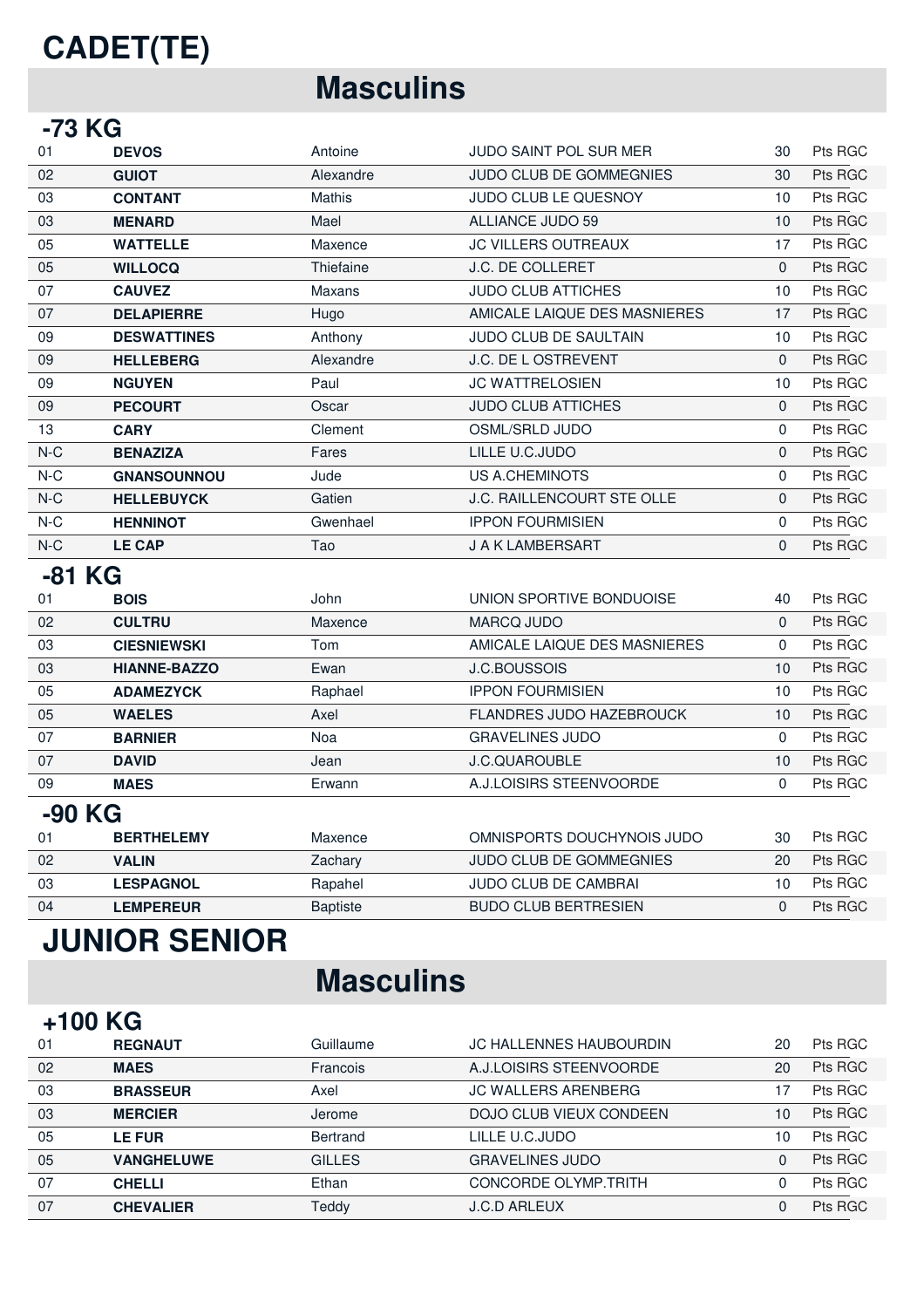# **JUNIOR SENIOR**

|          | -100 KG                          |                         |                                                    |              |         |  |  |  |
|----------|----------------------------------|-------------------------|----------------------------------------------------|--------------|---------|--|--|--|
| 01       | <b>DUVAL</b>                     | Mickael                 | J C BERLAIMONT                                     | 10           | Pts RGC |  |  |  |
| 02       | <b>CAPON</b>                     | Laurent                 | <b>JC VILLERS OUTREAUX</b>                         | $\mathbf{0}$ | Pts RGC |  |  |  |
|          | -60 KG                           |                         |                                                    |              |         |  |  |  |
| 01       | <b>VINCENT</b>                   | Julien                  | NORD ARTS MARTIAUX                                 | 30           | Pts RGC |  |  |  |
| 02       | <b>RAFION</b>                    | Noam                    | <b>IRIS CLUB DE CROIX</b>                          | 30           | Pts RGC |  |  |  |
| 03       | <b>SERRE</b>                     | Killian                 | JUDO CLUB FLERS SART                               | 20           | Pts RGC |  |  |  |
| 04       | <b>VERMESSE</b>                  | Thomas                  | OMNISPORTS DOUCHYNOIS JUDO                         | 10           | Pts RGC |  |  |  |
| 05       | <b>LAVENS</b>                    | Quentin                 | JUDO CLUB VERLINGHEM                               | 10           | Pts RGC |  |  |  |
| -66 KG   |                                  |                         |                                                    |              |         |  |  |  |
| 01       | <b>BENBOUTA</b>                  | Mohamedsaber            | <b>CLUB TOURQUENOIS AM</b>                         | 30           | Pts RGC |  |  |  |
| 02       | <b>PARSADANIAN</b>               | Emil                    | DOJO CLUB WASQUEHAL                                | 20           | Pts RGC |  |  |  |
| 03       | <b>BALLENGHIEN</b>               | Jean                    | OSML/SRLD JUDO                                     | 30           | Pts RGC |  |  |  |
| 03       | <b>LE BOURHIS</b>                | Jean                    | DOJO CLUB WASQUEHAL                                | 20           | Pts RGC |  |  |  |
| 05       | <b>SEBILLE</b>                   | Fabien                  | JUDO KARATE CLUB LAMBRESIEN                        | 10           | Pts RGC |  |  |  |
| 05       | <b>VANKEMMEL</b>                 | <b>Brice</b>            | FLANDRES JUDO HAZEBROUCK                           | 10           | Pts RGC |  |  |  |
| 07       | <b>CANTIN</b>                    | Jerome                  | JUDO CLUB AS ANZIN                                 | 0            | Pts RGC |  |  |  |
| 07       | <b>VEAU</b>                      | Christophe              | JUDO SELF DEFENSE HOYMILLE                         | $\mathbf 0$  | Pts RGC |  |  |  |
| $N-C$    | <b>SAHLI</b>                     | Anouar                  | JUDO SAINT POL SUR MER                             | 0            | Pts RGC |  |  |  |
| -73 KG   |                                  |                         |                                                    |              |         |  |  |  |
| 01       |                                  | Achour                  | <b>JC WATTRELOSIEN</b>                             | 40           | Pts RGC |  |  |  |
| 02       | <b>BOUDIA</b><br><b>ADJABI</b>   | <b>Ihsan</b>            | JUDO CLUB D HEM                                    | 30           | Pts RGC |  |  |  |
|          |                                  |                         |                                                    |              | Pts RGC |  |  |  |
| 03       | <b>LEIBOLD</b>                   | Christophe<br>Salahedin | S.G. MARCHIENNOISE ((SOGYMA)<br>JUDO CLUB NEUVILLE | 30<br>30     | Pts RGC |  |  |  |
| 03       | <b>RAKIB</b>                     | Axel                    |                                                    | 20           | Pts RGC |  |  |  |
| 05<br>05 | <b>DELELO</b>                    | Frederic                | <b>SMPS DUNKERQUE</b><br><b>DOJO MERVILLOIS</b>    | 30           | Pts RGC |  |  |  |
| 07       | <b>TIMLELT</b>                   |                         | <b>JC VILLERS OUTREAUX</b>                         | 20           | Pts RGC |  |  |  |
| 07       | <b>CARPENTIER</b>                | Kevin<br>Corentin       | <b>JUDO CLUB ATTICHES</b>                          | 10           | Pts RGC |  |  |  |
|          | <b>OUDART</b>                    |                         | AM VALENCIENNOIS                                   | $\mathbf{0}$ | Pts RGC |  |  |  |
| 09<br>09 | <b>BRASSART</b><br><b>CALAIS</b> | Maxime<br>Fabien        | CLUB GYM.HAUBOURDIN SECT JUDO                      | 0            | Pts RGC |  |  |  |
| 09       | <b>CALONNE</b>                   | Fabrice                 | J.C.QUAROUBLE                                      | 0            | Pts RGC |  |  |  |
| 09       | <b>LEQUIN</b>                    | Maxime                  | <b>J.C.DE WAVRIN</b>                               | $\mathbf 0$  | Pts RGC |  |  |  |
| $N-C$    |                                  | Anthony                 | JUDO CLUB AS ANZIN                                 | $\mathbf{0}$ | Pts RGC |  |  |  |
| $N-C$    | <b>BOEZ</b><br><b>LEUCHART</b>   | Remy                    | OLYMPIQUE GRANDE SYNTHE JUDO                       | 0            | Pts RGC |  |  |  |
| $N-C$    | <b>MEIGNOTTE</b>                 | Louis                   | J.C. DE L OSTREVENT                                | 0            | Pts RGC |  |  |  |
|          |                                  |                         |                                                    |              |         |  |  |  |
| -81 KG   |                                  |                         |                                                    |              |         |  |  |  |
| 01       | <b>LERUSTE</b>                   | Timothee                | J.C. MONSOIS                                       | 30           | Pts RGC |  |  |  |
| 02       | <b>BA</b>                        | Aly                     | <b>GRAVELINES JUDO</b>                             | 20           | Pts RGC |  |  |  |
| 03       | <b>BELALOUI</b>                  | Farid                   | <b>JC COUDEKERQUOIS</b>                            | 20           | Pts RGC |  |  |  |
| 03       | <b>HEBBAR</b>                    | Karim                   | LILLE U.C.JUDO                                     | $\mathbf{0}$ | Pts RGC |  |  |  |
| 05       | <b>DELANNOYE</b>                 | Yves                    | <b>JC COUDEKERQUOIS</b>                            | 10           | Pts RGC |  |  |  |
| 05       | <b>DESPINOY</b>                  | Jordan                  | <b>JUDO CLUB DE SAULTAIN</b>                       | 20           | Pts RGC |  |  |  |
| 07       | <b>FIEVEZ</b>                    | <b>Bruno</b>            | JUDO CLUB NEUVILLE                                 | 10           | Pts RGC |  |  |  |
| 07       | <b>FONTAINE</b>                  | Thomas                  | JUDO CLUB DE FECHAIN                               | $\mathbf{0}$ | Pts RGC |  |  |  |
| 09       | <b>LEQUIN</b>                    | Jean                    | <b>J.C.DE WAVRIN</b>                               | 0            | Pts RGC |  |  |  |
| $N-C$    | <b>CAPPELLE</b>                  | Thomas                  | JUDO CLUB NEUVILLE                                 | $\mathbf{0}$ | Pts RGC |  |  |  |
| $N-C$    | <b>SANCHEZ</b>                   | Jean manuel             | JUDO CLUB DE GOMMEGNIES                            | 0            | Pts RGC |  |  |  |